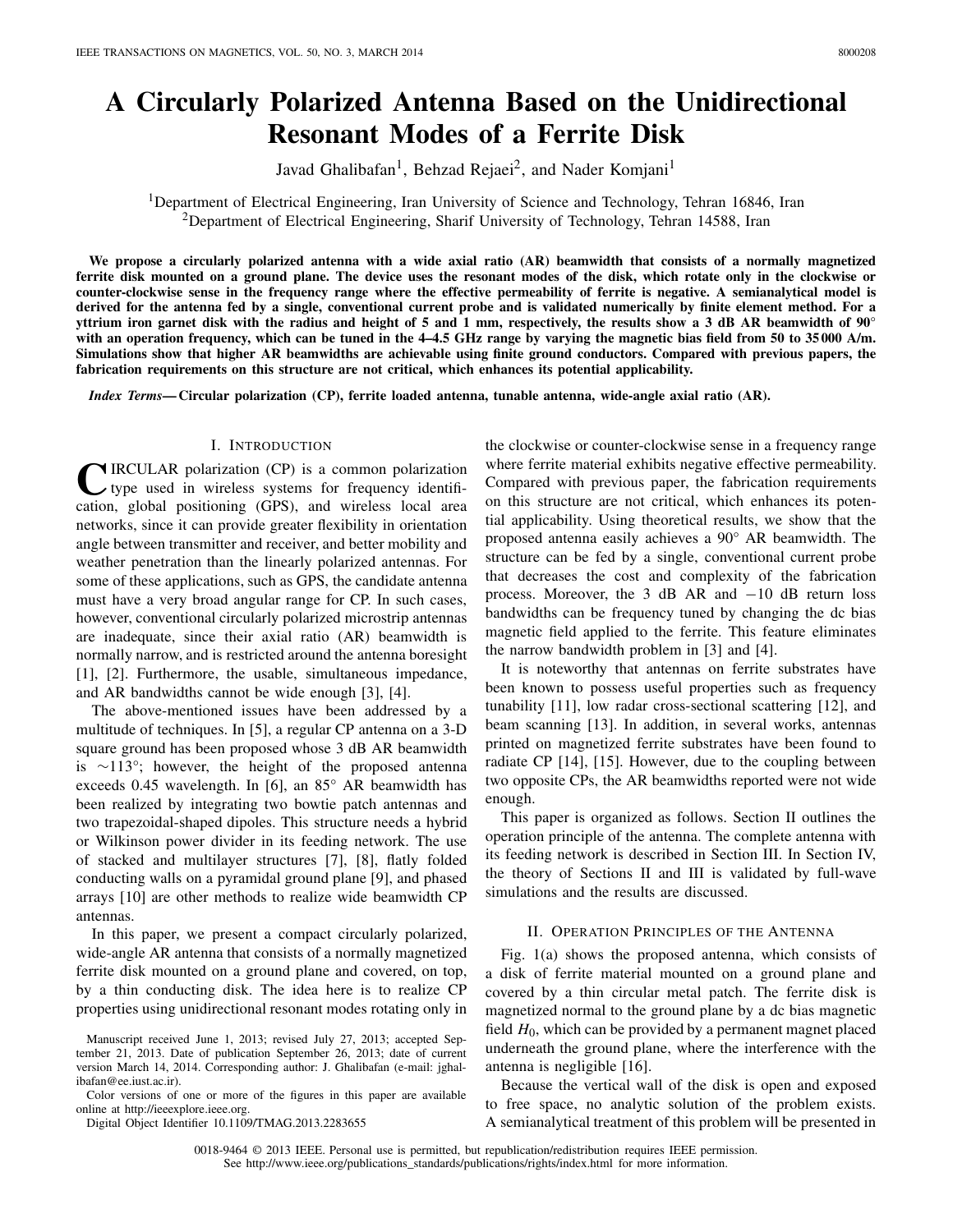

Fig. 1. (a) Geometry of the normally magnetized ferrite disk. (b) Analytical model structure with PMC sidewall approximation.

the following section. However, for the moment, let us follow the classic paper by Bosma [17] and assume the disk wall to be covered by a perfect magnetic conductor (PMC), as shown in Fig. 1(b). This approximation, which is justified if the disk is thin compared with its radius (i.e.,  $h \ll a$ ), also allows the neglect of the vertical variation (along *z*) of the electromagnetic field inside the disk. Finally, to simplify the calculations, the patch and ground plane conductors are taken to be perfect.

From Maxwell equations in cylindrical coordinates, it then follows that the electric field has a *z*-component only which is governed by the Helmholtz equation [17], [18]:

$$
\frac{1}{r}\frac{\partial}{\partial r}\left(r\frac{\partial E_z}{\partial r}\right) + \frac{1}{r^2}\left(\frac{\partial^2 E_z}{\partial \varphi^2}\right) + k_0^2 \varepsilon \mu_\perp E_z = 0. \quad (1a)
$$

The magnetic field is given by  $H = H_r \hat{r} + H_\omega \hat{\varphi}$  in which

$$
H_r = \frac{1}{\omega\mu_0\mu_{\perp}} \left( \frac{j}{r} \frac{\partial E_z}{\partial \varphi} - \frac{\mu_a}{\mu} \frac{\partial E_z}{\partial r} \right)
$$
 (1b)

$$
H_{\varphi} = \frac{1}{j\omega\mu_0\mu_{\perp}} \left( -j\frac{\mu_a}{\mu} \frac{1}{r} \frac{\partial E_z}{\partial \varphi} + \frac{\partial E_z}{\partial r} \right). \tag{1c}
$$

In these equations,  $k_0$  is the free space wave number,  $\varepsilon$  is the relative permittivity of ferrite material,  $\mu_0$  is the permeability of vacuum, and

$$
\mu = 1 + \frac{\omega_H \omega_M}{\omega_H^2 - \omega^2}
$$

$$
\mu_a = \frac{\omega_M \omega}{\omega_H^2 - \omega^2}
$$
(1d)

are the diagonals, respectively, off-diagonal elements of the permeability tensor of the ferrite where  $\omega_H = \gamma H_0$  and  $\omega_M = \gamma M_s$ , with  $M_s$  the saturation magnetization of the ferrite, and  $\gamma$  the gyromagnetic ratio. Moreover

$$
\mu_{\perp} = \mu - \frac{\mu_a^2}{\mu} = \frac{(\omega_H + \omega_M)^2 - \omega^2}{\omega_{\perp}^2 - \omega^2} \tag{1e}
$$

with

$$
\omega_{\perp} = \sqrt{\omega_H (\omega_H + \omega_M)}.
$$
 (1f)

In (1d) and (1e), magnetic losses may be easily introduced by the replacement  $\omega_H = \gamma H_0 + j\alpha\omega$ , where  $\alpha$  is the Gilbert damping constant.

For our purpose, let us now consider the frequency range  $\omega_{\perp} < \omega < \omega_H + \omega_M$ , where  $\mu_{\perp}$  becomes negative [see (1e)]. In this case, (1a) is satisfied by the modal solutions

$$
E_z^n = A_n I_n (q_\perp r) e^{-jn\varphi} \tag{1g}
$$

where *n* is an integer,  $A_n$  is a constant,  $I_n$  is the modified Bessel functions of first kind, and

$$
q_{\perp} = k_0 \sqrt{-\varepsilon \mu_{\perp}}.
$$
 (1h)

Substitution of (1g) in (1c) yields

$$
H_r^n = \frac{A_n q_\perp}{\omega \mu_0 \mu_\perp} \left[ \frac{n I_n (q_\perp r)}{q_\perp r} - \frac{\mu_a}{\mu} I'_n (q_\perp r) \right] e^{-jn\varphi} \tag{1}
$$

$$
H_{\varphi}^{n} = \frac{A_{n}q_{\perp}}{j\omega\mu_{0}\mu_{\perp}} \left[ -n\frac{\mu_{a}}{\mu} \frac{I_{n}\left(q_{\perp}r\right)}{q_{\perp}r} + I_{n}'\left(q_{\perp}r\right) \right] e^{-jn\varphi}. \quad (1j)
$$

Note that each mode represents a field rotating in the counter-clockwise  $(n > 0)$  or clockwise  $(n < 0)$  direction. Imposing the PMC boundary condition on the magnetic field in (1j) leads to the following [17]:

$$
n\frac{\mu_a}{\mu} = \frac{(q_{\perp}a)\,I'_n\,(q_{\perp}a)}{I_n\,(q_{\perp}a)}.\tag{2}
$$

The resonance frequencies of the disk are found by solving the above equation. However, unlike a conventional dielectric disk, the resonance frequencies of the counter-clockwise and clockwise modes are not equal as the left-hand side of (2) depends on the sign of *n*. In fact, because the right-hand side of (2) is always positive, only clockwise rotating solutions with  $n < 0$  are possible since  $\mu_a / \mu < 0$  in the frequency range of interest. The electric field of these resonant modes, given by (1g), drops exponentially toward the disk center. These modes are, in fact, surface waves propagating on the disk circumference, similar to edge-guided modes in a microstrip built on a vertically magnetized ferrite substrate [19].

Especially, since the electromagnetic field is concentrated near the edge of the disk, we could imagine that if the PMC condition on the disk wall is lifted, a portion of the microwave energy contained within the ferrite disk will radiate into free space. Like a microstrip patch [2], the radiation field may be computed from the equivalent magnetic surface current

$$
M_n = E_z^n \hat{z} \times \hat{r} = E_z^n \hat{\varphi}
$$
 (3)

on the disk wall, which yields the far-zone electric field [20]

$$
\boldsymbol{E}^{f}(\boldsymbol{R}) = \frac{j k_0 e^{-j k_0 R}}{4\pi R} \hat{\boldsymbol{R}} \times F_n(\hat{\boldsymbol{R}})
$$
(4)

where

$$
F_n(\hat{\boldsymbol{R}}) = \int_{S'} \boldsymbol{M}_n(\boldsymbol{R}') e^{jk_0 \hat{\boldsymbol{R}} \cdot \boldsymbol{R}'} ds'
$$
 (5)

is the magnetic current form factor. In these equations, the primed coordinates represent the magnetic current source and the unprimed coordinates represent the observation point.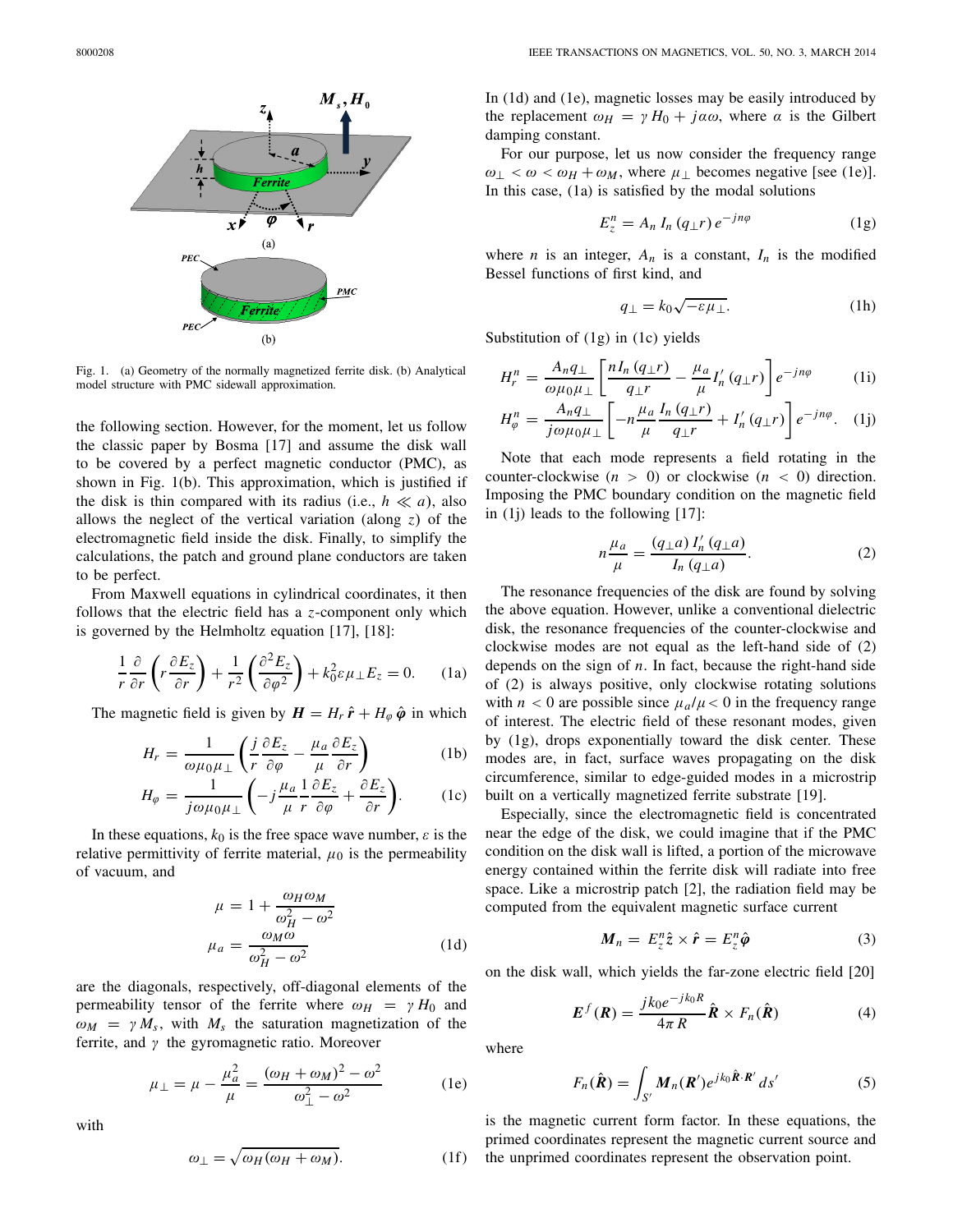

Fig. 2. Equivalent magnetic surface current model for the magnetized ferrite disk structure shown in Fig. 1.

After substituting (1g) and (3) into (5), carrying out the integration, and using (4), we obtain the far-zone field

$$
E^{f}(R) = \frac{j k_0 e^{-j k_0 R}}{4\pi R} [F_{n,+}(\hat{\boldsymbol{\varphi}} \cos \theta + j\hat{\boldsymbol{\theta}}) + F_{n,-}(\hat{\boldsymbol{\varphi}} \cos \theta - j\hat{\boldsymbol{\theta}})]
$$
(6)

where  $\theta$  is the polar angle in spherical coordinates (Fig. 2),  $\theta$  is the corresponding unit vector, and

$$
F_{n,\pm} = 2\pi a h A_n j^n I_n (q_\pm a) e^{\mp j\varphi}
$$
  
 
$$
\times \sin (k_0 h \cos \theta) J_{n\mp 1} (k_0 a \sin \theta).
$$
 (7)

If the radius of the ferrite disk is much smaller than the free space wavelength ( $\lambda_0$ ), then  $k_0 a \sin \theta \ll 1$ . Besides, since only negative values of *n* are allowed, we have

$$
\left|\frac{F_{n,+}}{F_{n,-}}\right| = \left|\frac{J_{n-1}\left(k_0 a \sin \theta\right)}{J_{n+1}\left(k_0 a \sin \theta\right)}\right| \sim \left(\frac{k_0 a \sin \theta}{2}\right)^{2|n|}.\tag{8}
$$

The second term inside the bracket in (6) will thus be much larger than the first term so that

$$
E^{f}(R) \sim \frac{k_0 e^{-jk_0 R} F_{n,-}}{4\pi R} \left(\hat{\theta} + j\hat{\varphi}\cos\theta\right).
$$
 (9)

The polarization of this electric field is left-handed elliptical with the AR given by

$$
AR = 20\log_{10}\left(\frac{1}{\cos\theta}\right). \tag{10}
$$

The resulting 3 dB AR, which is a measure of CP, has a beamwidth of 90° ( $-45^{\circ} < \theta < 45^{\circ}$ ). Besides, the AR is independent of the azimuthal angle  $\varphi$ , which is a direct consequence of the absence of the counter-clockwise rotating fields. Therefore, the structure of Fig. 1 can be used as a wideangle circularly polarized antenna. Note also that the state of polarization can be switched by reversing the direction of the bias magnetic field [15], which now results in counterclockwise resonating modes and right-handed elliptical polarization. Finally, from (7), it follows that for disks, which are small in comparison with  $\lambda_0$ , the highest far-field amplitude (therefore highest radiated power) for a given amplitude of the surface electric field is obtained for  $n = -1$ .



Fig. 3. Cross sectional (top) and top view (bottom) of the ferrite disk with the current probe feed at  $r_w, \varphi_w$ .

### III. ANTENNA MODEL WITH CURRENT PROBE FEED

Now, we employ the idea presented above to design a wideangle AR antenna. To excite the  $n = -1$  mode, a simple current-probe feed consisting of a thin wire is used, which pierces the ferrite disk and connects to the circular metal patch on top (Fig. 3). In what follows, we compute the impedance of the resulting antenna.

As an approximation, the variation of the probe current in the *z*-direction is neglected. Next, we analyze the response of the ferrite disk to an infinitely thin electric current line source carrying a constant current  $i_0$  and traversing the disk at the position  $r_0$ ,  $\varphi_0$ . The current density of the line source is

$$
\mathbf{J}_i = \hat{z} \frac{i_0}{r_0} \delta(r - r_0) \delta(\varphi - \varphi_0). \tag{11}
$$

Note that (1a) is still valid for  $r < r_0$  and  $r > r_0$ . Hence, for  $r < r_0$ , we expand the field in modal solutions [see (1g) and  $(1j)$ ]

$$
E_z^< (r, \varphi) = \sum_{n=-\infty}^{\infty} A_n I_n (q \perp r) e^{-jn\varphi}
$$
 (12a)

$$
H_{\varphi}^{<}(r,\varphi) = \frac{q_{\perp}}{j\omega\mu_0\mu_{\perp}} \sum_{n=-\infty}^{\infty} \times A_n \left[ -n\frac{\mu_a I_n(q_{\perp}r)}{\mu} + I'_n(q_{\perp}r) \right] e^{-jn\varphi} . \tag{12b}
$$

The radial component of the magnetic field is not given here. Similarly, for  $r > r_0$ , we may write

$$
E_z^> (r, \varphi) = \sum_{n=-\infty}^{\infty} [B_n I_n (q_\perp r) + C_n K_n (q_\perp r)] e^{-jn\varphi}
$$
 (13a)

$$
H_{\varphi}^{>}(r,\varphi) = \frac{q_{\perp}}{j\omega\mu_0\mu_{\perp}} \sum_{n=-\infty}^{\infty} B_n \left[ -n\frac{\mu_a}{\mu} \frac{I_n(q_{\perp}r)}{q_{\perp}r} + I'_n(q_{\perp}r) \right] e^{-jn\varphi} + \frac{q_{\perp}}{j\omega\mu_0\mu_{\perp}} \sum_{n=-\infty}^{\infty} C_n \left[ -n\frac{\mu_a}{\mu} \frac{K_n(q_{\perp}r)}{q_{\perp}r} + K'_n(q_{\perp}r) \right] e^{-jn\varphi}
$$
(13b)

in which modified Bessel functions of the second kind (*Kn*) are also considered since the origin is excluded.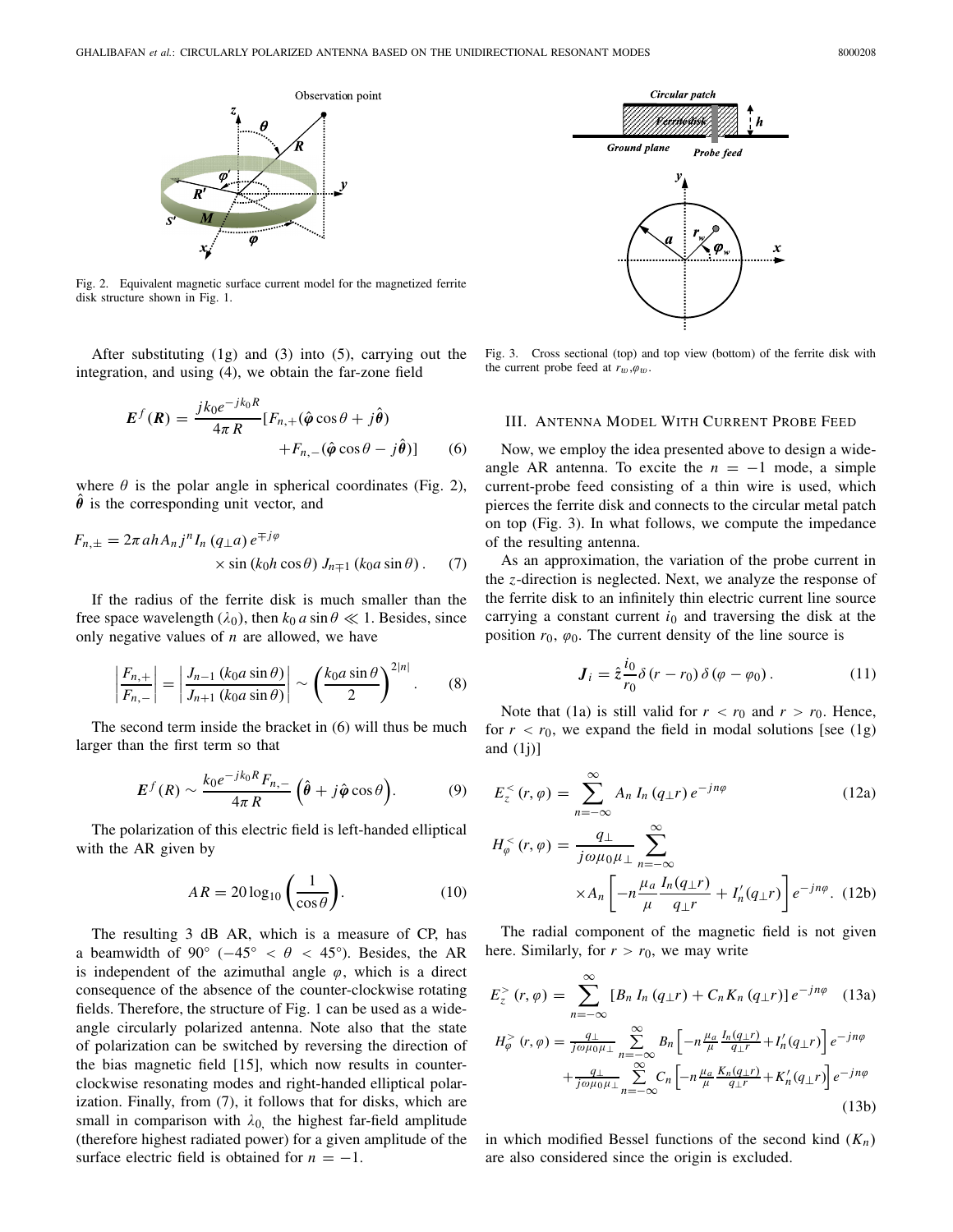For the determination of the constants  $A_n$ ,  $B_n$ , and  $C_n$ , we match the fields at the position of the line source by demanding

$$
E_z^{\lt}(r_0, \varphi) = E_z^{\gt}(r_0, \varphi) \tag{14a}
$$

$$
H_{\varphi}^{>}(r_0, \varphi) - H_{\varphi}^{<}(r_0, \varphi) = \frac{i_0}{r_0} \delta.
$$
 (14b)

However, for a full solution of the problem, an extra boundary condition is needed at the disk edge at  $r = a$ . In general, this is a complicated problem similar to that of radiation from the open end of a waveguide. Mathematically, it is impossible to locally match the tangential components of the electromagnetic field of the disk given by (13a) and (13b) for  $r = a$ , with the free space field as modes with a *z*-dependent field distribution or different polarization have been neglected.

In a dielectric waveguide, a strategy to circumvent this problem is outlined in [21]. Here, the distribution of the electric field on the boundary surface is equated to that of the main propagating mode in the waveguide, which is then used to calculate the magnetic field outside the guide (in free space). However, instead of demanding the tangential components of the calculated magnetic field and the waveguide mode to match, only the total complex power crossing the boundary surface is required to be continuous. Following this approach for each mode *n*, we find that at the boundary of the disk, the azimuthal component of the magnetic field must be given by

$$
H_{\varphi}^{>}\left(a,\varphi\right)=-\sum_{n=-\infty}^{\infty}y_{n}\left[B_{n}I_{n}\left(q_{\perp}a\right)+C_{n}K_{n}\left(q_{\perp}a\right)\right]e^{-jn\varphi}.
$$
\n(15)

The details of the calculation are presented in the Appendix. The complex quantity  $y_n$  represents the admittance of the free space region observed at the disk boundary in the *n*th mode and, for a thin ferrite disk, is given by

$$
y_n = \frac{U_n}{\frac{1}{2} - N_n}
$$
(16)  

$$
U_n = \omega \varepsilon_0 a \int_0^\infty \frac{\sin^2 (k_z h)}{k_z^2 h} \left[ J'_n(k_\rho a) H_n^{(2)}(k_\rho a) + \frac{k_z^2 n^2}{k_0^2 k_\rho^2 a^2} H_n^{(2)}(k_\rho a) J_n(k_\rho a) \right] dk_z
$$
(17)

$$
N_n = \int_0^\infty \frac{\sin^2{(k_z h)}}{k_z^2 h} \left[ \frac{1}{\pi} + j (k_\rho a) J'_n (k_\rho a) H_n^{(2)} (k_\rho a) \right] dk_z
$$
\n(18)

where  $H_m^{(2)}$  is the Hankel function of the second kind and

$$
k_{\rho}^{2} = k_{0}^{2} - k_{z}^{2}.
$$
 (19)

Next, we calculate  $A_n$ ,  $B_n$ , and  $C_n$  by substituting  $(12a)$ – $(13b)$  in  $(14a)$ ,  $(14b)$ , and  $(15)$ , multiplying these equations by  $e^{jm\varphi}$ , and computing their integral over  $\varphi$  from 0 to  $2\pi$ . This yields an algebraic system of equations for  $A_n$ ,  $B_n$ , and  $C_n$  whose solution is substituted back into (12a) and (13a) to evaluate the electric field inside the disk. This field is in fact the Green's function of the disk (response to a line source) and equals

$$
G(\mathbf{r}, \mathbf{r}_0) = -\frac{j\omega\mu_0\mu_\perp}{2\pi} K_0 (q_\perp |\mathbf{r} - \mathbf{r}_0|)
$$
  
 
$$
+ \frac{j\omega\mu_0\mu_\perp}{2\pi} \sum_{n=-\infty}^{\infty} \chi_n I_n (q_\perp r) I_n (q_\perp r_0)
$$
  
 
$$
\times \exp[-jn (\varphi - \varphi_0)] \tag{20}
$$

where  $\bf{r}$  and  $\bf{r}_0$  are the 2-D position vector of the observation point, respectively, line source in the horizontal  $(x - y)$  plane and

$$
\chi_n = \frac{\left(j\omega\mu_0\mu_\perp a y_n - n\frac{\mu_a}{\mu}\right)K_n(q_\perp a) + (q_\perp a)K'_n(q_\perp a)}{\left(j\omega\mu_0\mu_\perp a y_n - n\frac{\mu_a}{\mu}\right)I_n(q_\perp a) + (q_\perp a)I'_n(q_\perp a)}.
$$
 (21)

In the above derivation, we have used the addition theorem for Bessel functions [22]. It is noteworthy that the second term on the right-hand side of (21) drops exponentially toward the center of the ferrite disk. Also, it is noteworthy that the poles of the Green's function, i.e., the zero's of the denominator of  $\chi_n$ , correspond to the (damped) resonances of the ferrite disk. For  $y_n = 0$ , which implies perfect magnetic wall condition [see (15)], these resonances become identical to those given by (2). In general, however, the position of the resonance will be shifted compared with the PMC case due to the imaginary part of  $y_n$ . Besides, the real part of  $y_n$ , which is caused by radiation into free space, will give the resonances a finite width.

With the Green's function computed, the impedance observed by a wire passing vertically through the ferrite disk can be readily calculated if the wire is viewed as an impressed source of current (full treatment of this problem involves the self-consistence calculation of current density on the wire, which is outside the scope of this paper). To simplify the calculation, we consider a wire with circular cross section carrying a total current of *I* that is distributed uniformly on its surface. The electric field induced by the wire is

$$
E_z \left( \mathbf{r} \right) = \frac{I}{\pi d} \oint_C G \left( \mathbf{r}, \mathbf{r}_0 \right) dl_0 \tag{22}
$$

where  $d$  is the diameter of the wire and  $C$  is the boundary of its cross section in the horizontal plane. The impedance observed by the wire is then found by evaluating the complex power delivered by the impressed current, which yields

$$
Z = -\frac{1}{\pi \, Id} \oint_C E_z \left( \mathbf{r} \right) dl. \tag{23}
$$

Next, we substitute (20) and assume the wire to be thin, i.e.,  $q_\perp d \ll 1$ . This allows us to make the approximation

$$
K_0 (q_\perp |\mathbf{r} - \mathbf{r}_0|) \sim -\ln (q_\perp |\mathbf{r} - \mathbf{r}_0|) \tag{24}
$$

and to replace both  $r, \varphi$  and  $r_0, \varphi_0$  by the (cylindrical) coordinates  $r_w$ ,  $\varphi_w$  of the center of the wire in the summation (see Fig. 3). The final result for impedance is

$$
Z = -\frac{j\omega\mu_0\mu_{\perp}}{2\pi} \left[ \ln\left(\frac{q_{\perp}d}{2}\right) + \sum_{n=-\infty}^{\infty} \chi_n I_n^2 \left( q_{\perp} r_w \right) \right]. \tag{25}
$$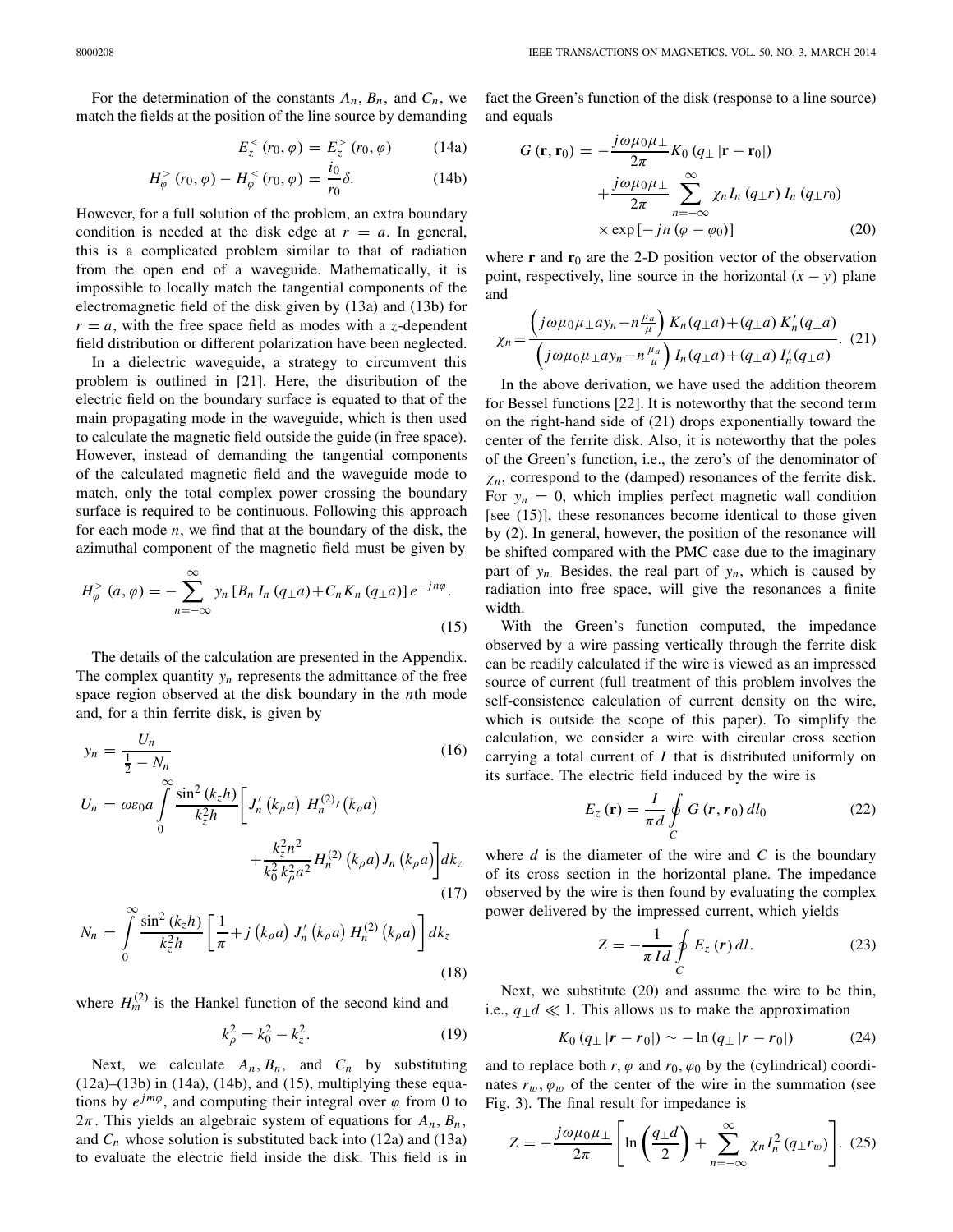

Fig. 4. Comparison of theoretical and full-wave simulation results for (a) antenna input impedance and (b) return loss. The frequency range is  $\omega_{\perp}$  <  $\omega$  <  $\omega_H$  +  $\omega_M \cdot a = 5$  mm,  $r_w = 2.1$  mm,  $h = 1$  mm,  $H_0 =$ 15000 A/m, and the ground dimensions =  $80 \times 80$  mm<sup>2</sup>.

Near the resonances of the ferrite disk,  $\chi_n$  becomes very large, which is directly reflected in *Z*. For matching purposes, *Z* may also be tuned by changing the probe position  $r_w$ .

## IV. RESULTS AND DISCUSSION

To verify the theoretical results of the previous sections, the ferrite disk antenna of Fig. 3 is simulated by commercial software HFSS, which uses the finite element method. In all the simulations, yttrium iron garnet (YIG) with a saturation magnetization  $(4 \pi M_s)$  of 0.173 T, magnetic line width  $(\Delta H = 2a\omega/\gamma)$  of 10 Oe, and relative permittivity of 15.3 is used as the ferrite disk material.

Fig. 4 shows the input impedance and return loss of the proposed antenna in the frequency range  $\omega_{\perp} < \omega < \omega_H + \omega_M$ , where  $\mu_{\perp}$  becomes negative (antenna parameters are given in the caption). The resonance frequency observed in the simulations is 4.225 GHz, whereas the analytical calculation yields 4.440 GHz. We believe that the main reason for this disparity of ∼5% is the neglect of the *z*-dependent modes of the ferrite disk, which may be excited near the disk boundary.

To validate the exponential behavior of electric fields at this resonance frequency, the full-wave field distribution along the circular patch is shown in Fig. 5, which validates the theoretical results given in (1g).

The AR pattern of the antenna at resonance is shown in Fig. 6 where the analytical AR given in (10) is compared with the simulated AR in planes of  $\varphi = 0^{\circ}$  and  $\varphi = 90^{\circ}$ . The results demonstrate a 3 dB AR beamwidth of 90°, which is independent of the azimuthal angle  $\varphi$ . Furthermore, from



Fig. 5. Electric field distribution computed by HFSS along the circular patch at the resonance frequency. The design parameters are the same as in Fig. 4.



Fig. 6. Comparison of theoretical and full-wave simulation results for AR pattern at the resonance frequency. The design parameters are the same as in Fig. 4.



Fig. 7. Full-wave AR pattern at the resonance frequency  $(f = 4.225 \text{ GHz})$ for different ground dimensions. The other design parameters are the same as in Fig. 4.

HFSS simulations, it is observed that using a finite ground and adjusting its dimensions, AR beamwidths much higher that 90° are achievable (Fig. 7). This effect cannot be accounted for by the theory presented in Sections II and III, but we believe that it is caused by additional radiation from the finite ground, which acts as a secondary antenna. Analysis of this effect is too complicated and outside the scope of this paper.

Fig. 8 shows the circularly polarized radiation patterns of the antenna on  $x - z$  ( $\varphi = 0^{\circ}$ ) and  $y - z$  ( $\varphi = 90^{\circ}$ ) planes. The radiation pattern is practically independent of  $\varphi$ , which validates the analytical results in (9). The left-hand circular polarized gain at the resonance frequency is ∼7 dB, with the front to back ratio ∼13 dB. The back lobe observed is due to the use of a finite ground in the simulations and is decreased by increasing the ground dimensions.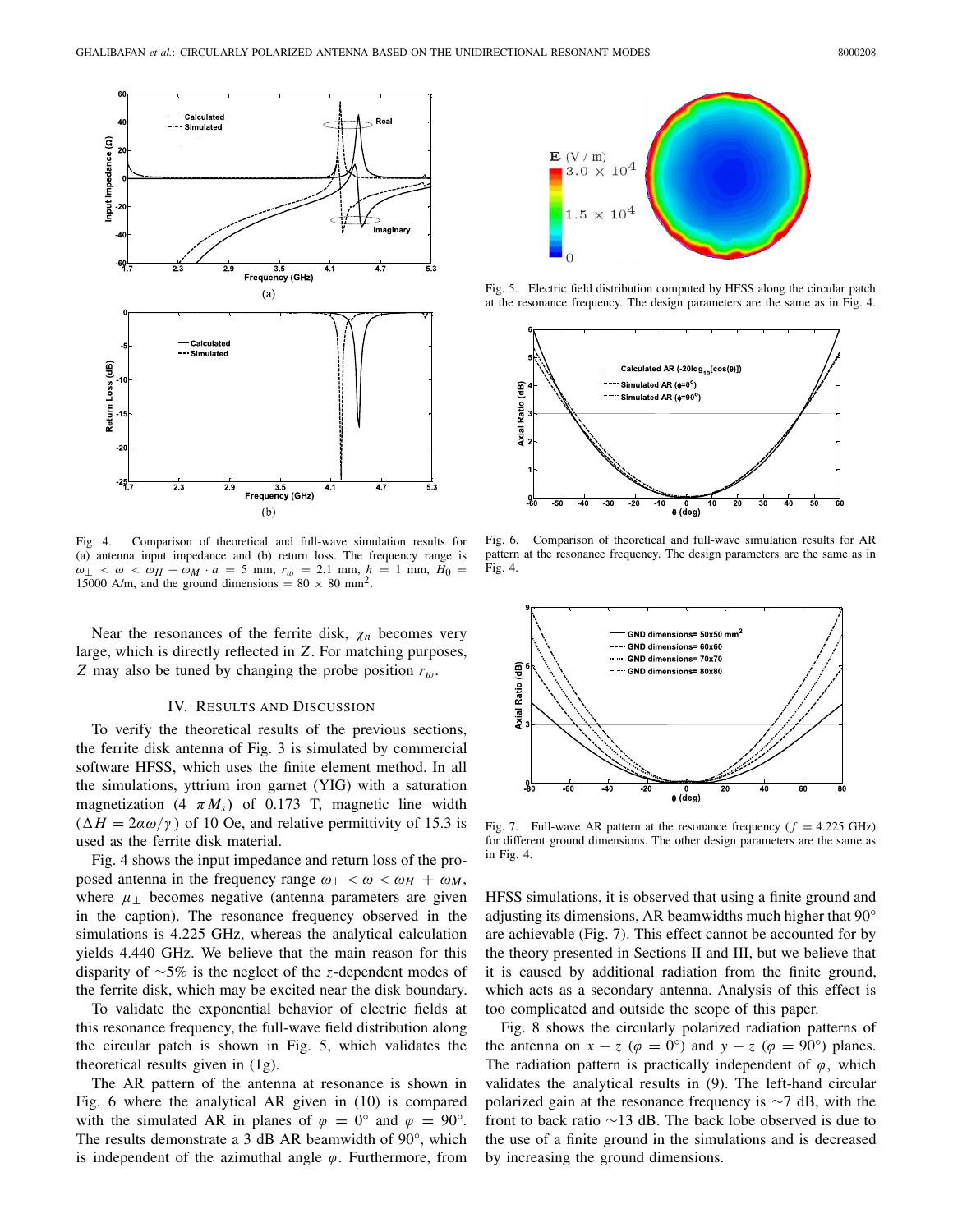

Fig. 8. Circularly polarized radiation patterns at the resonance frequency, the design parameters are the same as in Fig. 4. Dashed line: right-hand circularly polarized pattern. Solid line: left-hand circularly polarized pattern. (a) *x*-*z* and (b) *y*-*z* plane.

TABLE I TUNABILITY OF FERRITE DISK ANTENNAS

| $H_{\theta}$<br>(A/m) | Resonance<br>Frequency<br>(GHz) | Return<br>Loss<br>(dB) | <b>Half Power</b><br><b>Beamwidth</b><br>(deg) | $3-dBAR$<br><b>Beamwidth</b><br>$(\text{deg})$ | boresight<br>Gain<br>(dBi) |
|-----------------------|---------------------------------|------------------------|------------------------------------------------|------------------------------------------------|----------------------------|
| 50                    | 4.025                           | $-12.3$                | $-36$ to 36                                    | $-48$ to $48$                                  | 7.21                       |
| 5000                  | 4.100                           | $-15.7$                | -36 to 36                                      | -46 to 46                                      | 7.26                       |
| 10000                 | 4.150                           | $-17.0$                | -36 to 36                                      | $-46$ to $46$                                  | 7.15                       |
| 15000                 | 4.225                           | $-24.7$                | $-36$ to 36                                    | $-45$ to $45$                                  | 7.25                       |
| 20000                 | 4.300                           | $-12.3$                | -36 to 36                                      | $-45$ to $45$                                  | 7.24                       |
| 25000                 | 4.350                           | $-14.2$                | $-35$ to 35                                    | $-44$ to $44$                                  | 7.17                       |
| 30000                 | 4.425                           | $-12.6$                | $-35$ to 35                                    | $-44$ to $44$                                  | 7.15                       |
| 35000                 | 4.500                           | $-9.8$                 | $-34$ to $34$                                  | $-44$ to $44$                                  | 7.18                       |

One of the main advantages of the proposed CP antenna is the possibility to tune its operation frequency by changing the magnetic parameters of the ferrite disk. This is achieved by varying the dc bias field  $H_0$  and can compensate for the narrow frequency bandwidth of the antenna (the small impedance frequency bandwidth observed is not a result of the design but due to the high dielectric constant of YIG material used). Table I lists the antenna resonance frequency for various bias fields ranging from 50 to 35 000 A/m. The corresponding resonance frequencies are shifted from 4.025 to 4.500 GHz, which is also evident from the antenna return loss shown in Fig. 9. It is noteworthy that changing  $H_0$  does not



Fig. 9. Full-wave simulated of the return loss against the magnetic bias field. The other design parameters are the same as in Fig. 4.

destroy the antenna radiation parameters, especially the 3 dB AR beamwidth (see Table I). Therefore, the proposed antenna can be used as a frequency tunable CP antenna. Besides, although the third column of Table I lists the upper margin of tunability region to be limited by its impedance matching value, this issue can be resolved by the use of a wideband matching network in addition to the probe.

As a final point, it must be mentioned that the configuration proposed has some similarities with the structures in [14] and [23]. However, the crucial point in this paper is the use of negative permeability, which allows the realization of wide-angle CP properties. This is in contrast with other works where the positive permeability region has been considered. The structure is also different from that of [16], which is based on a leaky wave antenna.

## V. CONCLUSION

In this paper, a wide-angle circular polarized antenna is presented, which consists of a normally magnetized ferrite disk on top of a ground plane. For realizing wide-angle CP properties, the ferrite disk is operated in its negative permeability region, where either clockwise or counter-clockwise rotating resonant modes are excited. Using field analysis of the ferrite disk, antenna parameters have been calculated and validated numerically. The results obtained demonstrate a 3 dB AR beamwidth of 90°, which can be potentially increased to  $>120^\circ$  by changing the ground dimensions. Moreover, by varying the applied bias magnetic field, the antenna can be frequency tuned without distorting its radiation parameters. Compared with other CP antennas, this structure is compact, is easy to design and fabricate, and does not require a complicated feeding network. As such, it can be a good candidate for realizing wide-angle CP antennas.

#### APPENDIX

For the derivation of  $(15)$ – $(18)$ , we take the electric field on the boundary surface  $(S')$  of the ferrite disk to be given by (13a) for  $r = a$ . This field has a *z*-component only and is *z*-independent. Next, consider the surface *S* consisting of *S* and parts of the surface of the circular metal patch, which are exposed to free space. With no sources outside the antenna,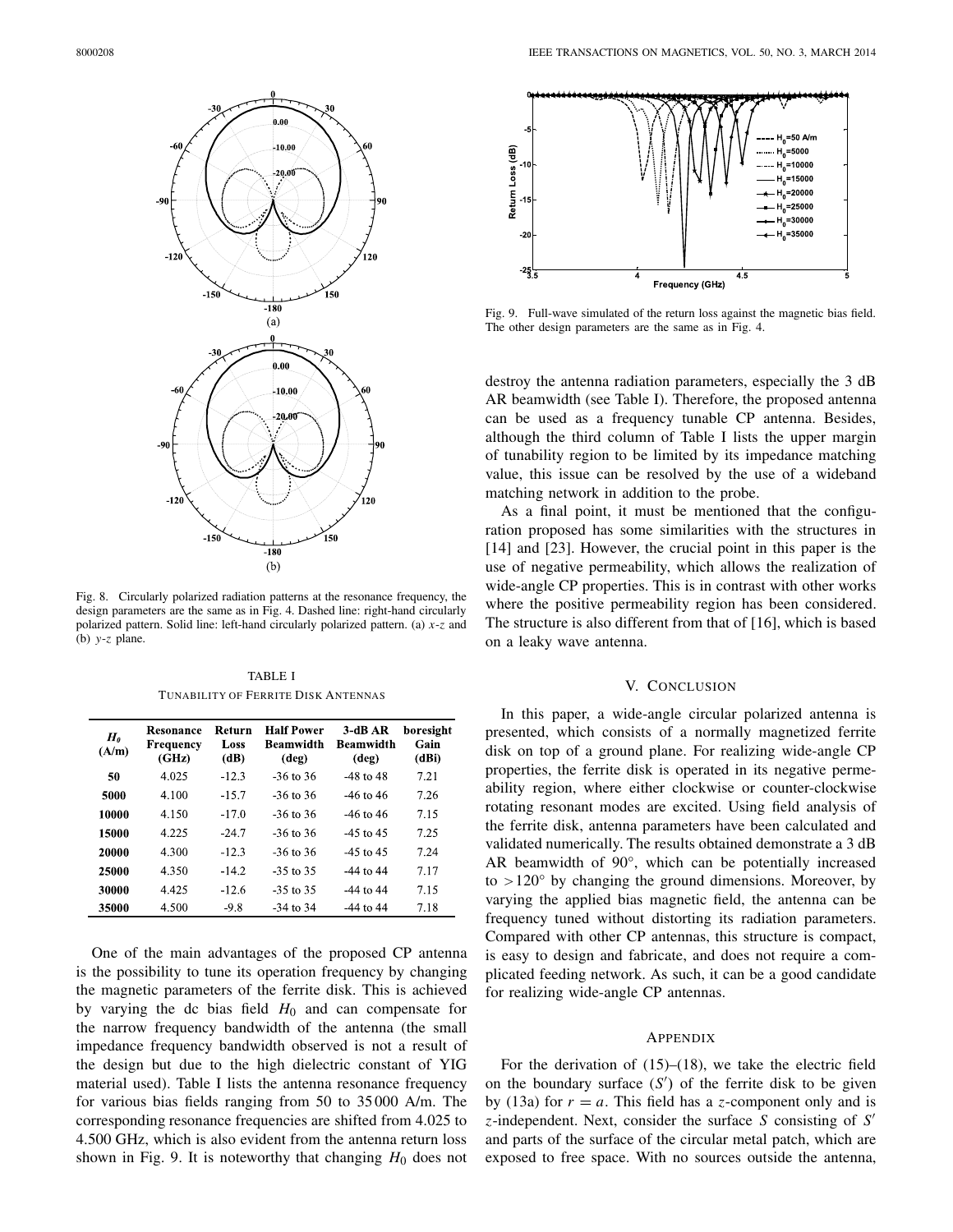application of the extinction theorem [24] to *S* results in

$$
\int_{S} \nabla \times \bar{\bar{G}} \left( \boldsymbol{R}, \boldsymbol{R}' \right) \cdot \left[ \hat{\boldsymbol{n}}' \times \boldsymbol{H} \left( \boldsymbol{R}' \right) \right] dS'
$$
\n
$$
= j \omega \varepsilon_0 \int_{S} \bar{\bar{G}} \left( \boldsymbol{R}, \boldsymbol{R}' \right) \cdot \left[ \boldsymbol{E} \left( \boldsymbol{R}' \right) \times \hat{\boldsymbol{n}}' \right] dS' \qquad (26)
$$

where  $\bar{G}$  is the dyadic Green function in semi-infinite space bound by the infinite ground plane,  $n = \hat{r}$  is the unit normal to *S*, and *R* is a point inside the volume enclosed by *S*.

We neglect the tangential magnetic field on parts of *S*, which are on the metal patch (tangential electric field automatically vanishes on the patch, which is assumed perfectly conducting). This amounts to the neglect of fringe currents on the patch and allows us to restrict the domain of integration in (26) to *S* . Moreover, we disregard the *z*-component of the magnetic field on  $S'$  as it leads to an equivalent electric current  $(n \times H_z z)$  parallel to the ground plane whose effect will be much reduced by its image. From these approximations, and the use of cylindrical coordinates, the  $\varphi$  component of (26) yields

$$
-\int_{S'} \frac{\partial G\left(\mathbf{R}, \mathbf{R}'\right)}{\partial r} H_{\varphi}\left(\mathbf{R}'\right) dS' = j\omega\varepsilon_{0}
$$
  
 
$$
\times \int_{S'} \left[\cos\left(\varphi - \varphi'\right) G\left(\mathbf{R}, \mathbf{R}'\right) - \frac{1}{k_{0}^{2}} \frac{\partial^{2} G\left(\mathbf{R}, \mathbf{R}'\right)}{r r' \partial \varphi \partial \varphi'}\right] E_{z}\left(\mathbf{R}'\right) dS'
$$
(27)

in which  $R'_i = (r', -z')$  is the image of  $R' = (r', z')$  with respect to the ground plane at  $z = 0$ , and

$$
G\left(\boldsymbol{R},\boldsymbol{R}'\right)=\frac{e^{-jk_0\left|\boldsymbol{R}-\boldsymbol{R}'\right|}}{4\pi\left|\boldsymbol{R}-\boldsymbol{R}'\right|}+\frac{e^{-jk_0\left|\boldsymbol{R}-\boldsymbol{R}'_i\right|}}{4\pi\left|\boldsymbol{R}-\boldsymbol{R}'_i\right|}.
$$
 (28)

Now, consider an individual term of (13a) with the corresponding surface electric field

$$
E_z^n = \bar{E}_z^n e^{-jn\varphi}
$$
 (29)  
\n
$$
\bar{F}_z^n = R I (a_1 a) + C K (a_2 a)
$$
 (30)

$$
\bar{E}_z^n = B_n I_n (q_\perp a) + C_n K_n (q_\perp a). \tag{30}
$$

We substitute this expression into  $(27)$  and use the representation

$$
\frac{e^{-jk_0|\mathbf{R}-\mathbf{R}'|}}{4\pi |\mathbf{R}-\mathbf{R}'|} = \frac{1}{8\pi j} \sum_{m=-\infty}^{\infty} e^{-jm(\varphi-\varphi')}
$$

$$
\int_{-\infty}^{\infty} J_m(k_{\rho}r) H_m^{(2)}(k_{\rho}r') e^{-jk_z(z-z')} dk_z
$$
(31)

where  $r < r'$  and  $k_{\rho}$  is given by (19). After carrying out the integrations, and letting  $r \rightarrow a$ , it follows that on  $S'$ 

$$
H_{\varphi}(\varphi, z) = \bar{H}_{\varphi}^{n}(z) e^{-jn\varphi}
$$
 (32)

where  $H_{\varphi}^{n}$  satisfies the integral equation

$$
\frac{1}{2}\bar{H}_{\varphi}^{n}\left(z\right)-\int\limits_{0}^{h}F_{n}\left(z,z'\right)\bar{H}_{\varphi}^{n}\left(z'\right)dz'=-\omega\varepsilon_{0}a\bar{E}_{z}^{n}W_{n}\left(z\right)\quad(33)
$$

where  $0 < z < h$  and

$$
F_n(z, z') = \frac{1}{\pi} \int_0^\infty \cos(k_z z) \cos(k_z z')
$$
  
\n
$$
\left[1 + j\pi (k_\rho a) J'_n(k_\rho a) H_n^{(2)}(k_\rho a)\right] dk_z
$$
(34)  
\n
$$
W_n(z) = \int_0^\infty \frac{\sin(k_z h) \cos(k_z z)}{k_z} \left[J'_n(k_\rho a) H_n^{(2)'}(k_\rho a)\right] + \frac{k_z^2 n^2}{k_0^2 k_\rho^2 a^2} H_n^{(2)}(k_\rho a) J_n(k_\rho a) \left] dk_z.
$$
(35)

The term in (34) under the brackets will rapidly vanish once  $|k_\rho a| > 1$ . Thus, only those values of  $k_z$  for which  $|k_\rho a| < 1$ will contribute to the integral. From  $(19)$ , it then follows that for a thin ferrite disk, i.e.,  $h \ll a$ ,  $k_0 h \ll 1$ , the arguments of the cosines in (34) are very small as  $z, z' < h$ . Therefore,  $F_n$ is almost constant and may approximated by its average value

$$
F_n^{av} = \frac{1}{h^2} \int_0^h \int_0^h F_n(z, z') \, dz \, dz'.
$$
 (36)

The complex power crossing  $S'$  for each mode is

$$
P_n = \frac{1}{2} \int\limits_{S'} E_z^n \left( H_\varphi^n \right)^* dS. \tag{37}
$$

Since the modal electric field is independent of  $z$ ,  $P_n$  becomes proportional to the average field

$$
\frac{1}{h} \int_{0}^{h} \bar{H}_{\varphi}^{n}(z) dz = \frac{-\omega \varepsilon_{0} a \bar{E}_{z}^{n}}{1/2 - h F_{n}^{av}} \frac{1}{h} \int_{0}^{h} W_{n}(z) dz \qquad (38)
$$

where (33) has been used. Because  $P_n$  is continuous, the *z*-independent magnetic field inside the disk will approach the above value for each *n* as  $r \rightarrow a$  from within the disk. Substitution of  $(35)$  in  $(38)$  will then result in  $(15)$ – $(18)$ .

### **REFERENCES**

- [1] C. Wu, L. Han, F. Yang, L. Wang, and P. Yang, "Broad beamwidth circular polarisation antenna: Microstrip-monopole antenna," *Electron. Lett.*, vol. 48, no. 19, pp. 1176–1178, Sep. 2012.
- [2] R. Garg, P. Bhartia, I. Bahl, and A. Ittipiboon, *Microstrip Antenna Design Handbook*. Boston, MA, USA: Artech House, 2001.
- [3] H. Iwasaki, "A circularly polarized small size microstrip antenna with a cross slot," *IEEE Trans. Antennas Propag.*, vol. 44, no. 10, pp. 1399–1401, Oct. 1996.
- [4] J. H. Lee and J. M. Woo, "Design of a L-type aperture coupled circular polarization patch antenna with a single feed," in *Proc. 5th Antennas, Propag. EM Theory Int. Symp.*, Beijing, China, Aug. 2000, pp. 14–17.
- [5] C. L. Tang, J. Y. Chiou, and K. L. Wong, "Beamwidth enhancement of a circularly polarized microstrip antenna mounted on a threedimensional ground structure," *Microw. Opt. Technol. Lett.*, vol. 32, no. 2, pp. 149–153, Jan. 2002.
- [6] K. M. Mak and K. M. Luk, "A circularly polarized antenna with wide axial ratio beamwidth," *IEEE Trans. Antennas Propag.*, vol. 57, no. 10, pp. 3309–3312, Oct. 2009.
- [7] M. Koubeissi, Y. Abdallah, E. Arnaud, M. Thevenot, T. Monediere, T. Koleck, *et al.*, "Wideband wideangle circular polarization of a multilayer patch antenna," in *Proc. 4th Eur. Conf. Antennas Propag.*, Limoges, France, Apr. 2010, pp. 1–4.
- [8] S. I. Latif and L. Shafai, "Hybrid perturbation scheme for wide angle circular polarisation of stacked square-ring microstrip antennas," *Electron. Lett.*, vol. 43, no. 20, pp. 1065–1066, Sep. 2007.